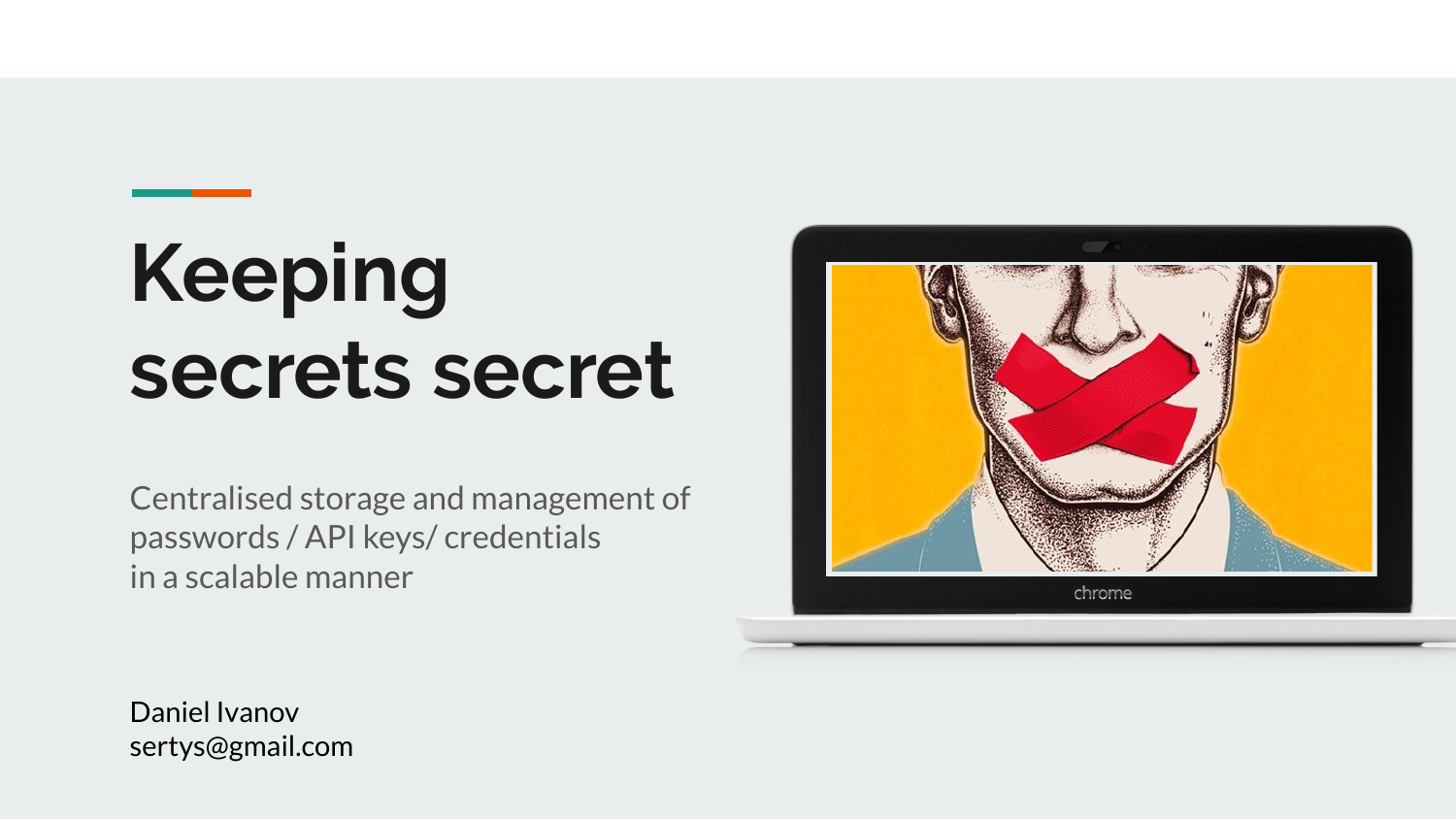### **What is a secret?**

#### Personal secrets

#### Project secrets

#### Organizational secrets

#### Dynamic secrets

#### **Backend secrets**

#### Public domain

Private domain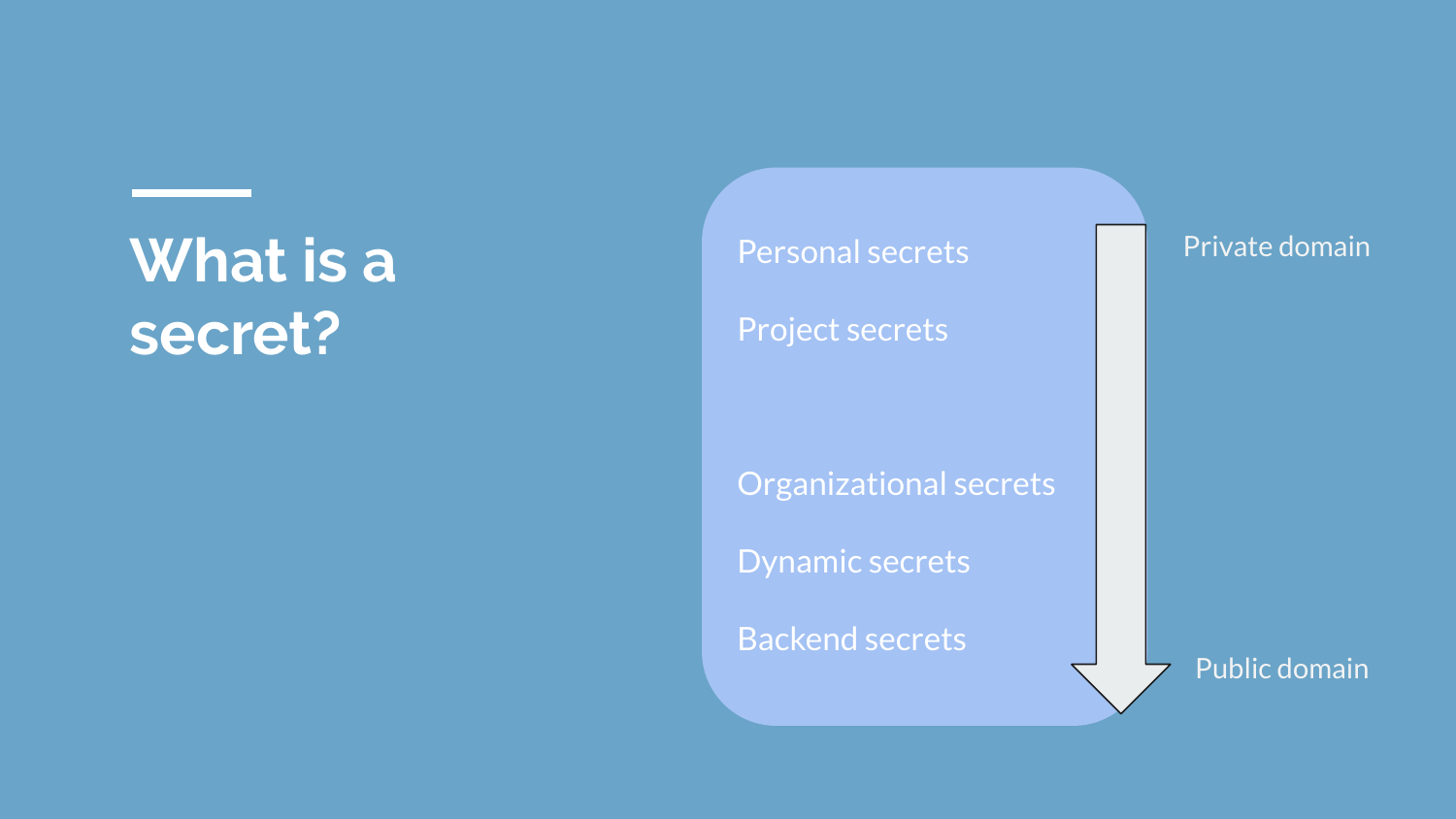### **Personal secrets**

- Login credentials
- developer keys
- **•** SSH credentials
- X.509 certificates
- TOTP hashes

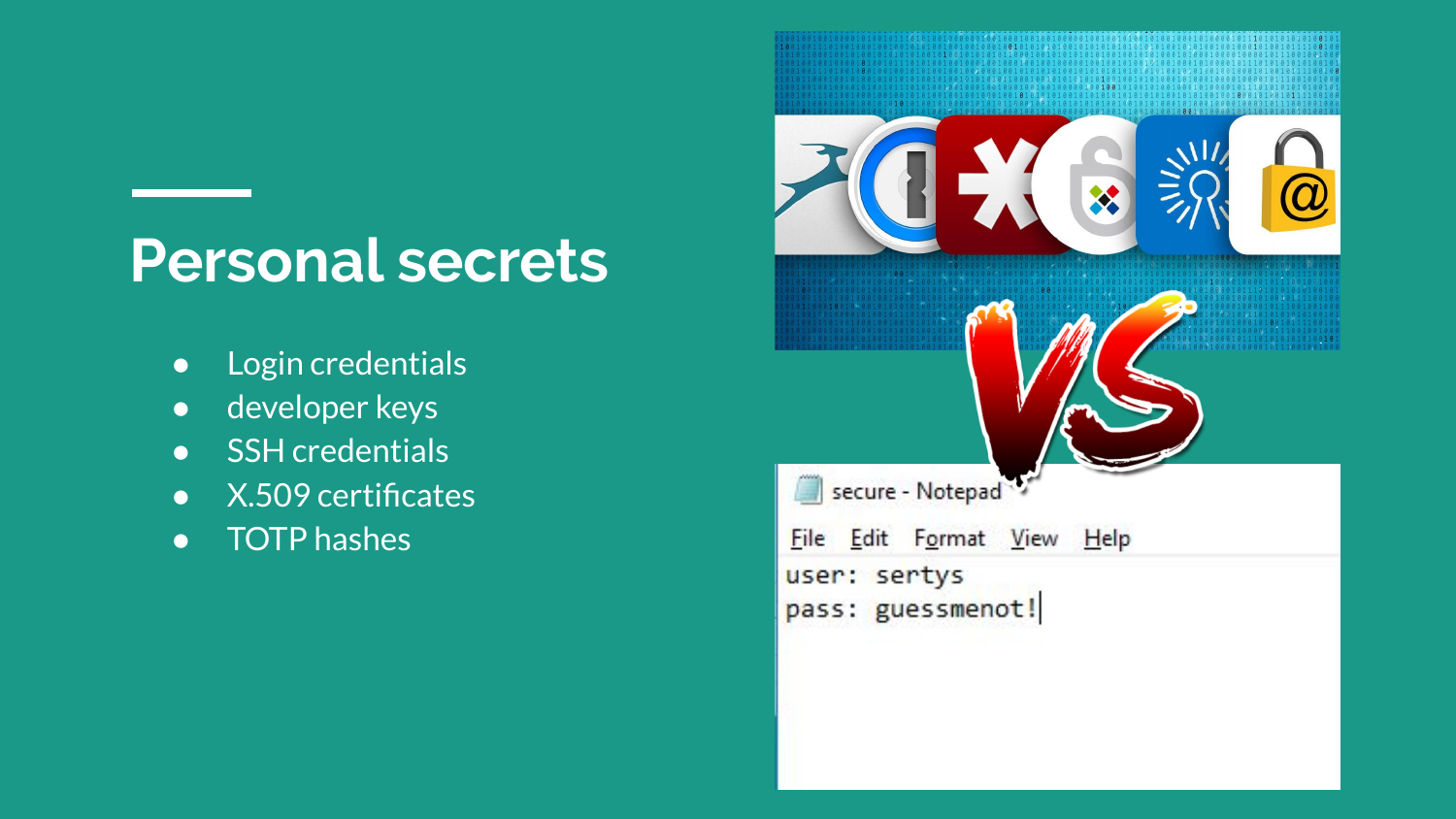### **Project secrets**

#### **Cloud keys**

**Environment variables**

**Github accounts**

**Database credentials**

**Salts**

**CI-related credentials**

**Git-secret / git-crypt / git actions**

**Docker secrets**

**Blackbox**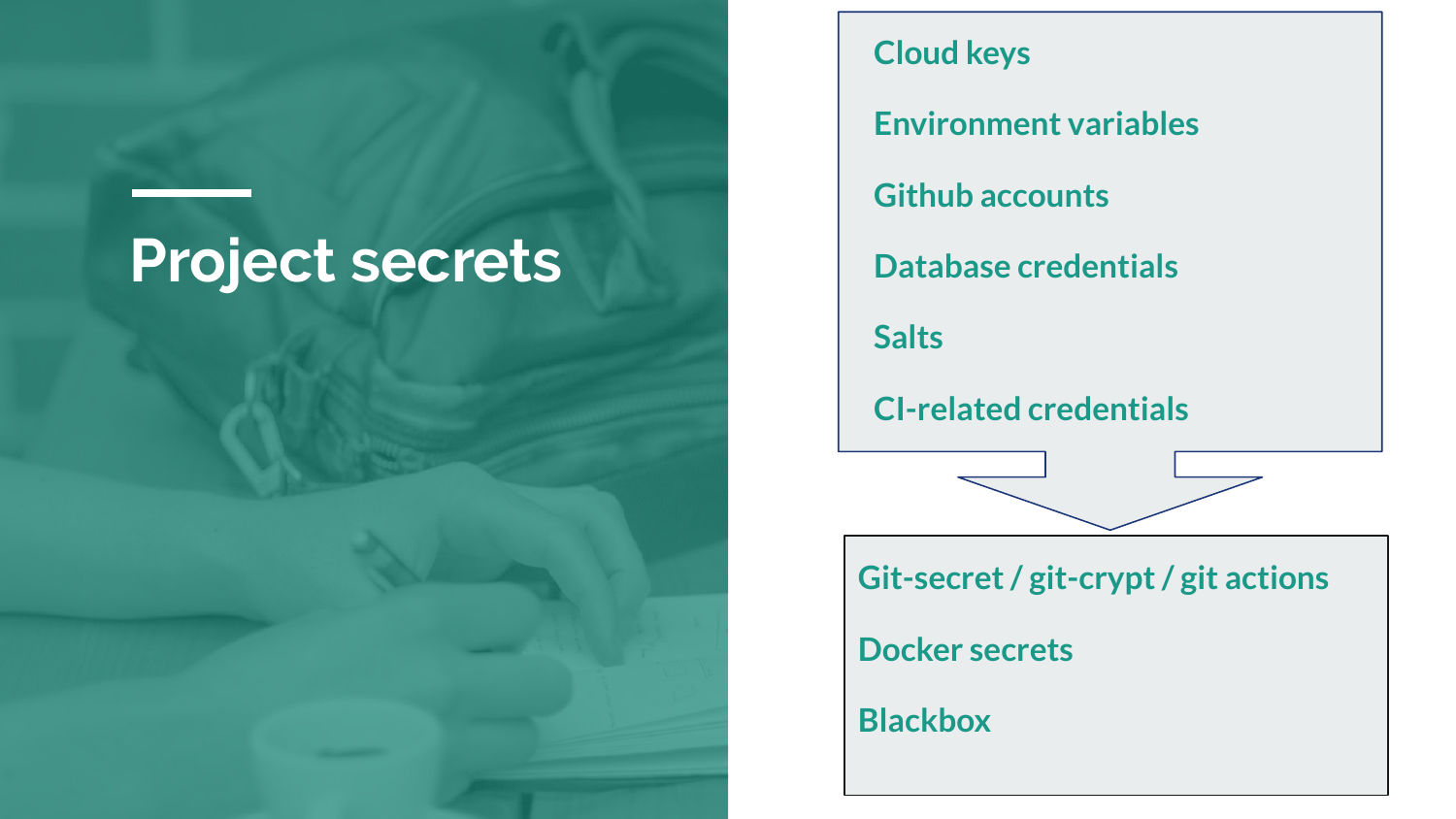### **Organizational secrets are public secrets**

- Common points of entry
- Shared accounts
- Company financial requisites
- IP material
- Database sensitive data

#### **Public secrets demand**

- security in transit and at rest
- **encryption**
- **flexible authentication**
- access control
- **version control**
- solid auditing
- ★ **easy access**
- ★ **high availability**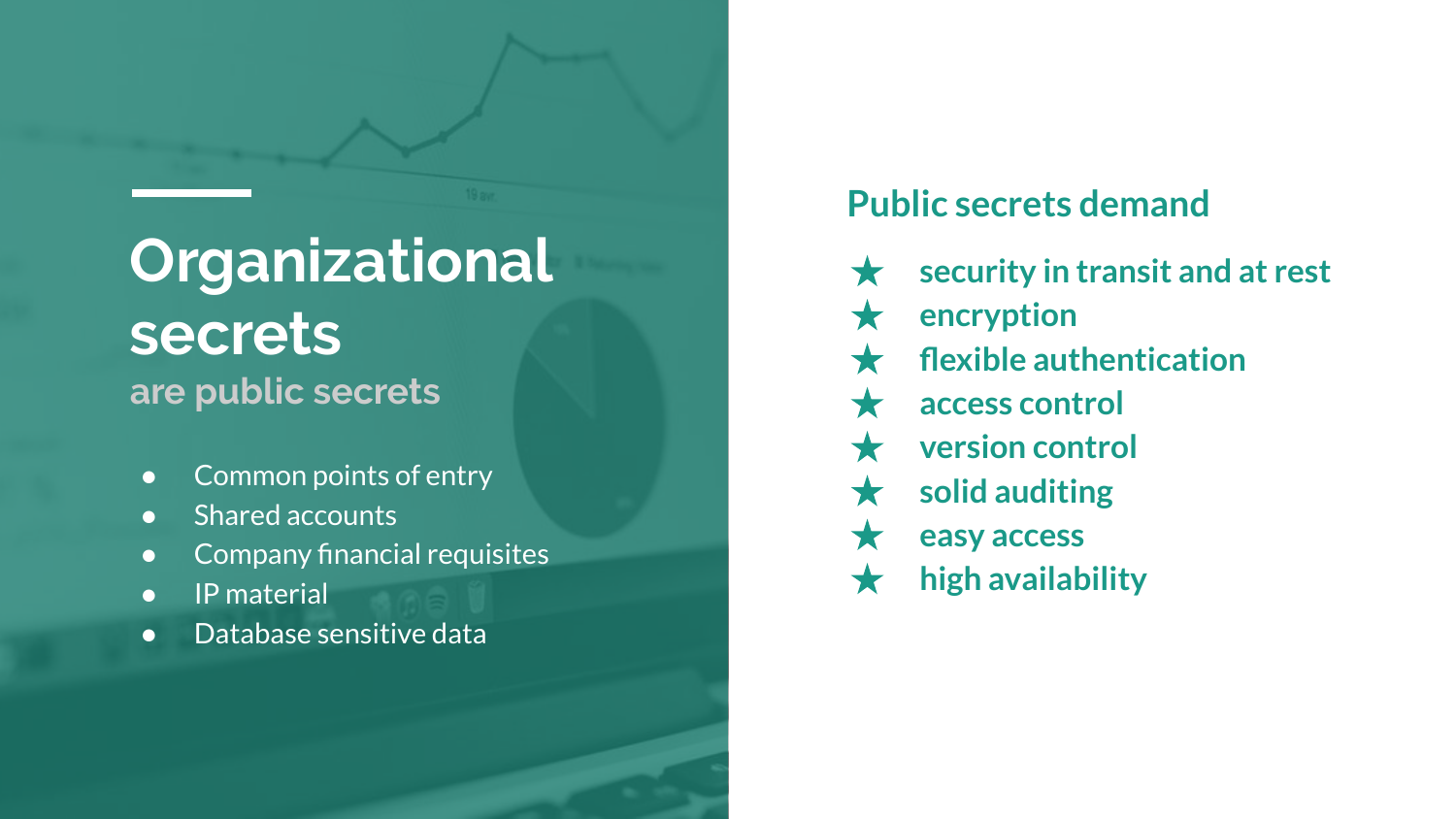# **Introducing**



# **HashiCorp** Vault

A tool for centralised or clustered management of secrets.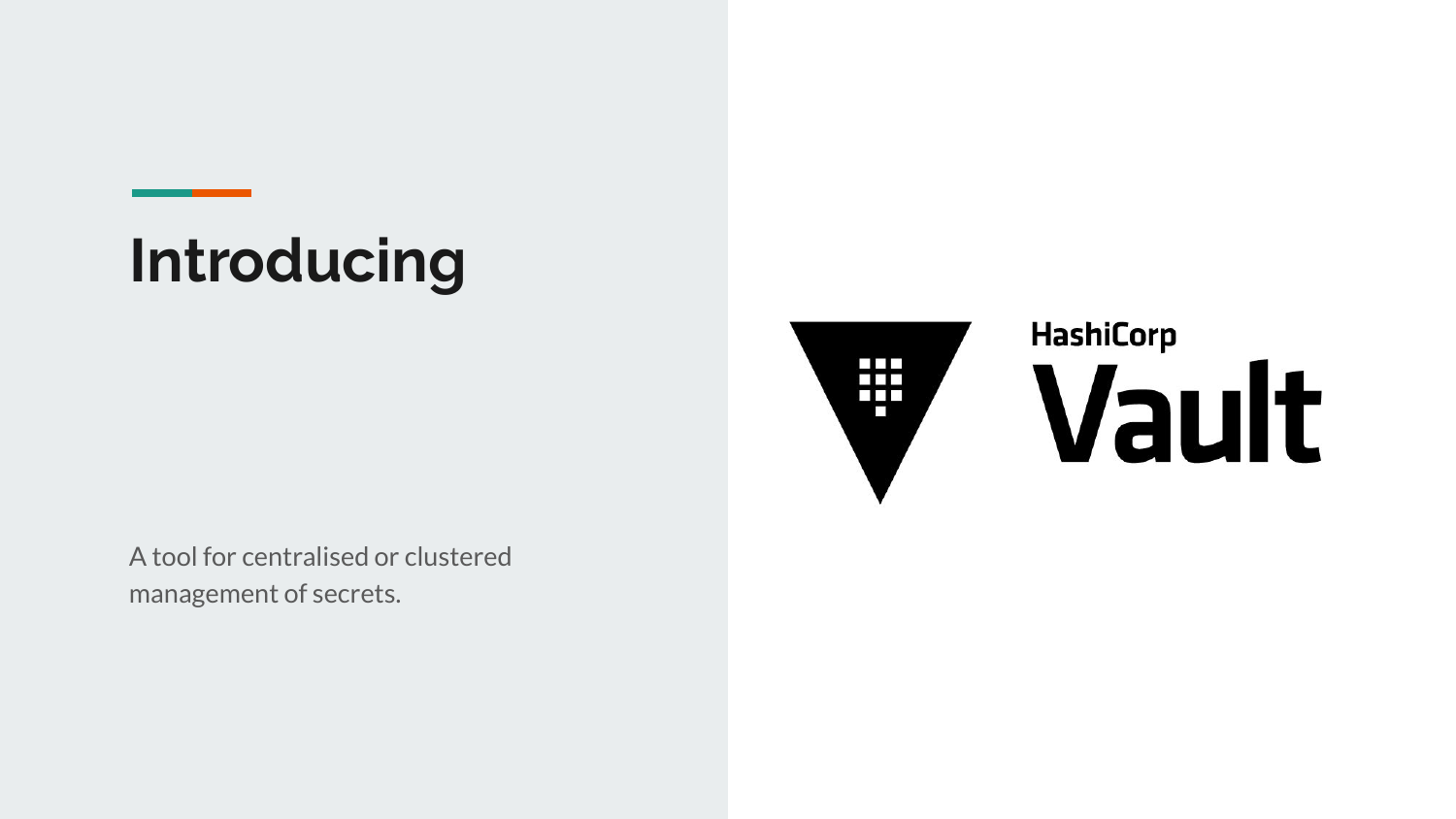# **Build custom or use out-of-the box?**

The eternal dilemma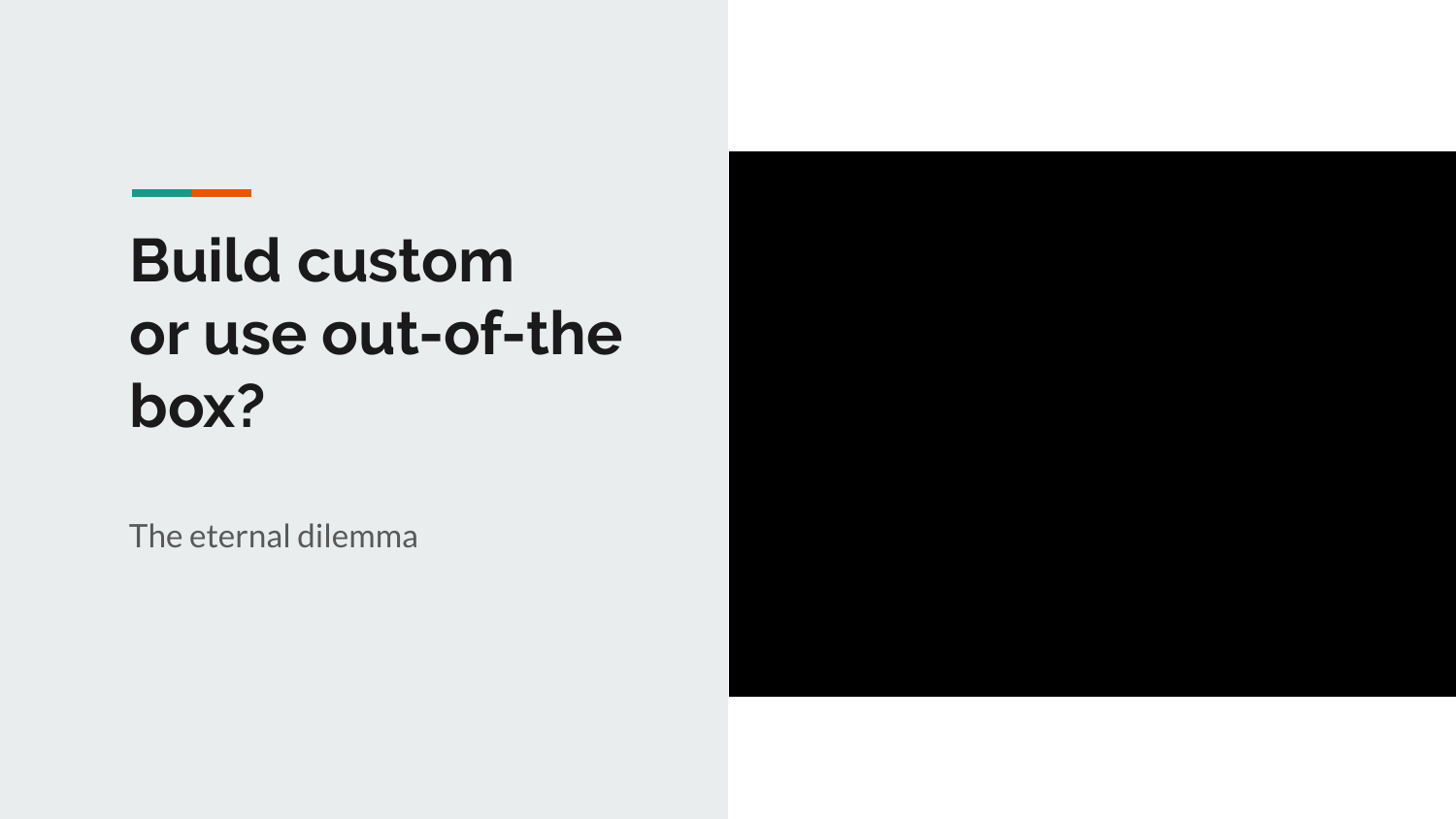# **Security in transit and at rest**

#### **The barrier - an encryption/decryption layer between components**

When a Vault server is started, it starts in a *sealed* state. In this state, Vault is configured to know where and how to access the physical storage, but doesn't know how to decrypt any of it.

*Unsealing* is the process of constructing the master key necessary to read the decryption key to decrypt the data, allowing access to the Vault. API requests are secured via TLS for transit.The Shamir key sharing provides key splitting for the master key initiation. Lets us position guardians for the data and distribute responsibility in a predictable and configurable way.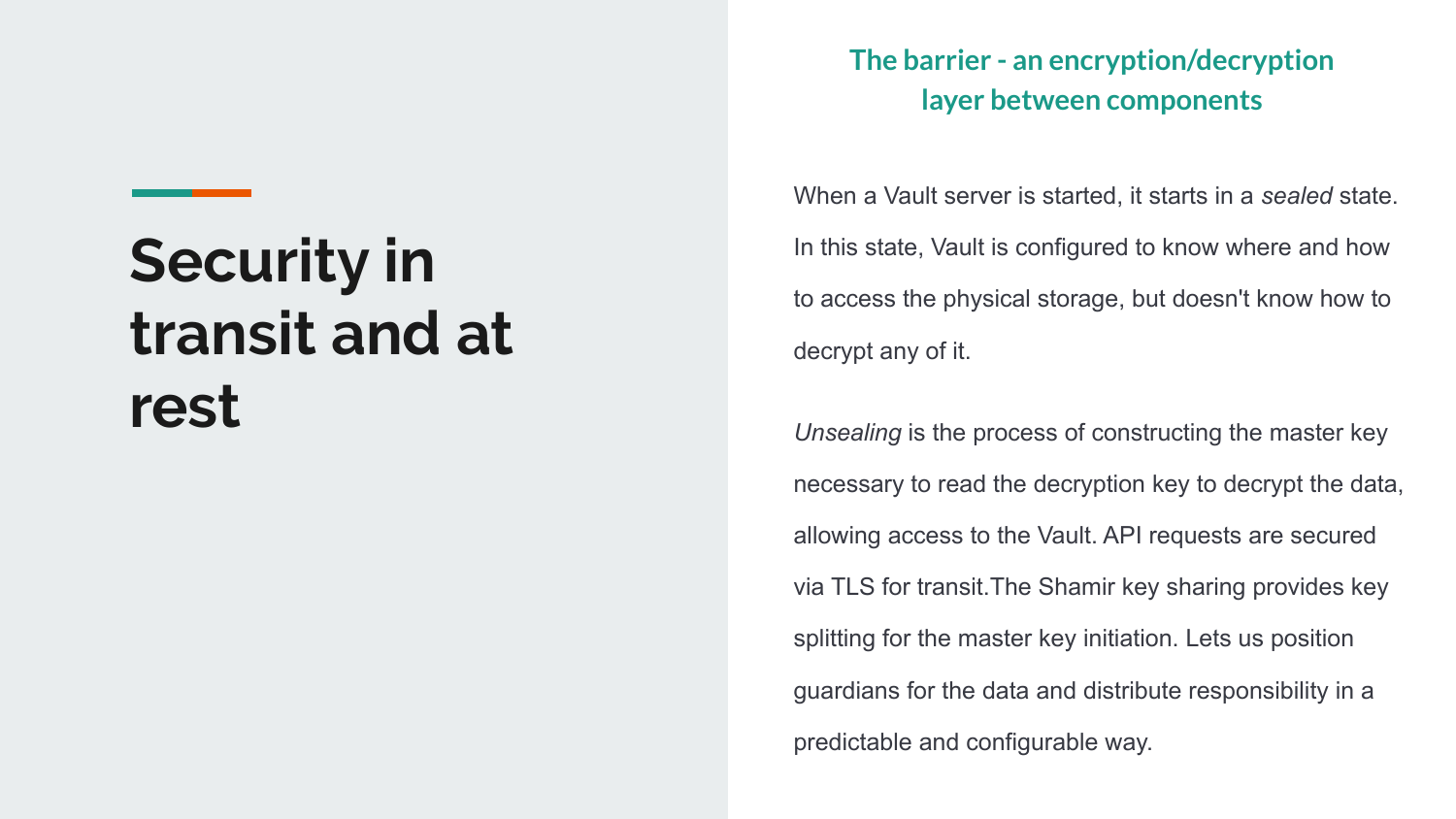# **Encryption**

#### **Core barrier encryption(as in storage encryption) AES-256 (w/ GCM-96)**

An internal barrier encrypts and decrypts the data before it hits the storage or the API router

#### **Transport level encryption TLS(by default)**

Since the API exposes HTTP, it is securable in a plethora of manners depending on infrastructure.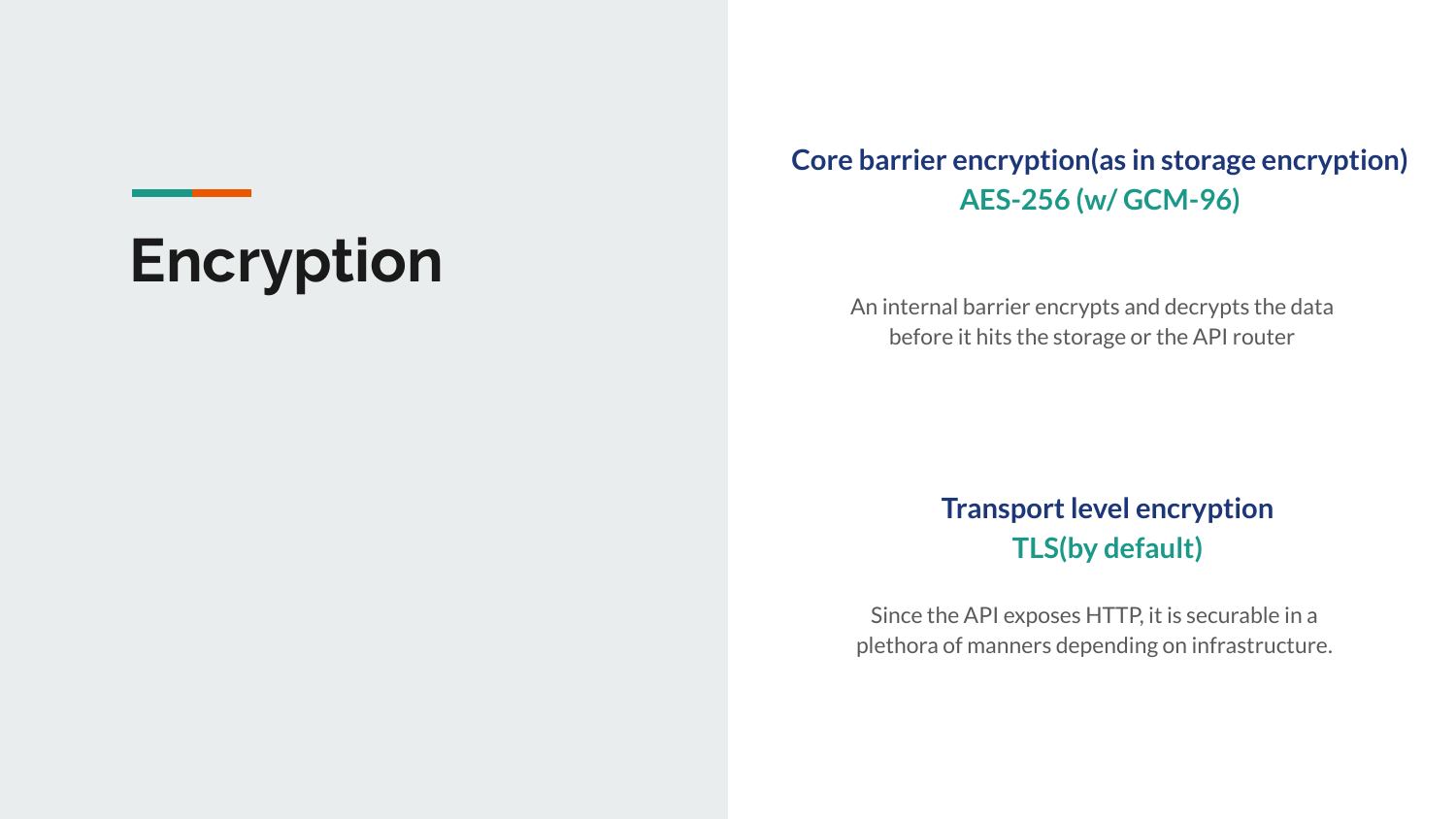#### **Vault does not discriminate machines nor humans**

### **Flexible authentication**

Flexible authentication which is also pluggable and

supports : AppRoles AliCloud AWS Azure Google cloud JWT Kubernetes Github LDAP **Okta** Radius TLS certificates Tokens Username/Password

...and your imagination + coding skills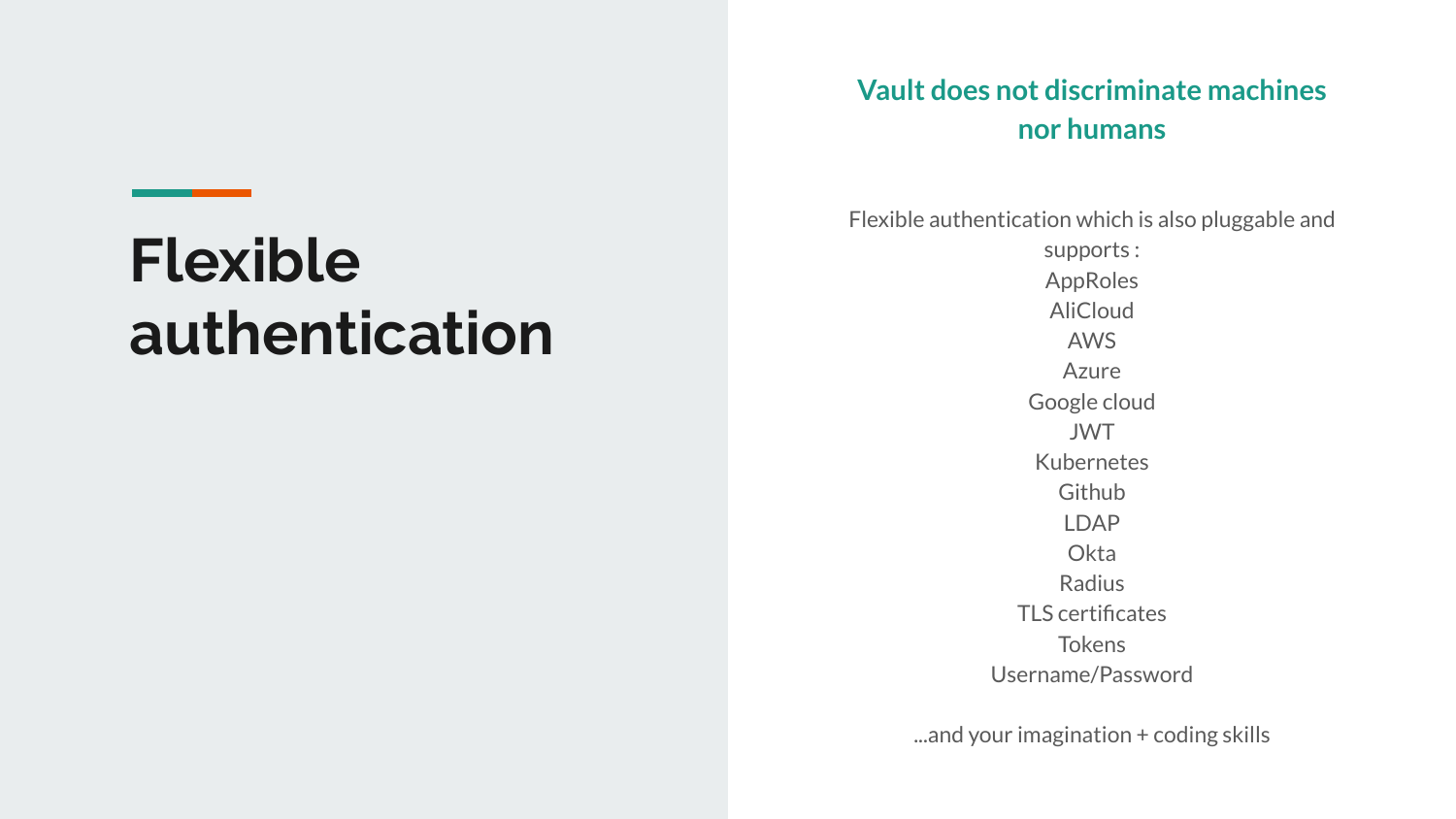### **Access control**

Vault is in essence a RESTful API and it's policies are path-based. Everything is DENY by default. This

gives for flexible and granular control

```
# Permit reading only "secret/foo". An attached token cannot read "secret/food"
# or "secret/foo/bar".
path "secret/foo" {
  capabilities = ["read"] 
}
# Permit reading everything under "secret/bar". An attached token could read
# "secret/bar/zip", "secret/bar/zip/zap", but not "secret/bars/zip".
path "secret/bar/*" {
  capabilities = ["read"]
}
# Permit reading everything prefixed with "zip-". An attached token could read
# "secret/zip-zap" or "secret/zip-zap/zong", but not "secret/zip/zap
path "secret/zip-*" {
  capabilities = ["read"]
     }
```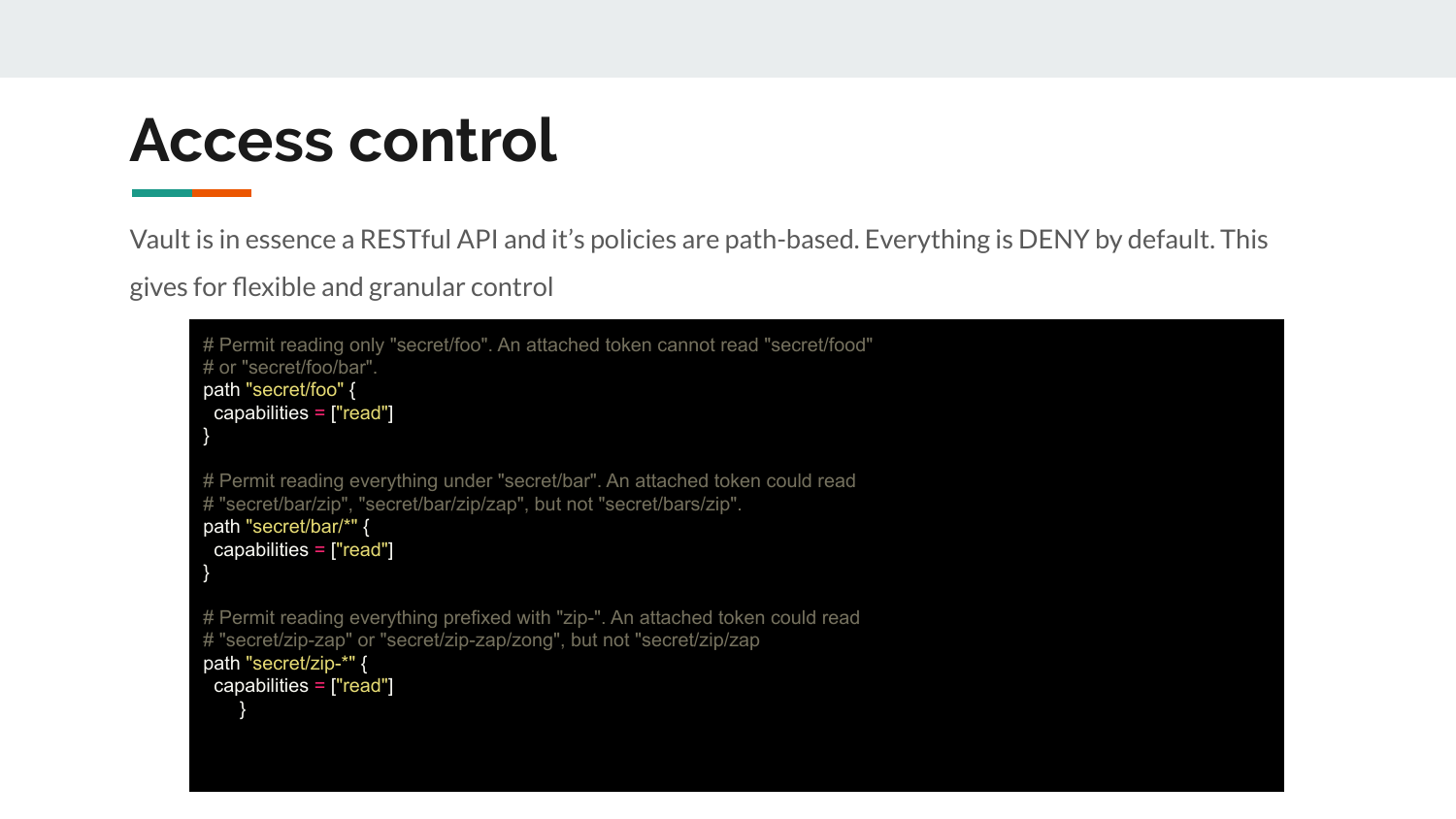# **Version control**

#### **Vault can be just a KV-store if so you desire**

Vault supports various secrets engines. Think of them as functional implementations. The more basic are the KV engines - Version 1, Version 2.

#### **Version 1**

- Speed
- No-locking
- No versioning

#### **Version 2**

- Locking
- Metadata overhead
- Versioning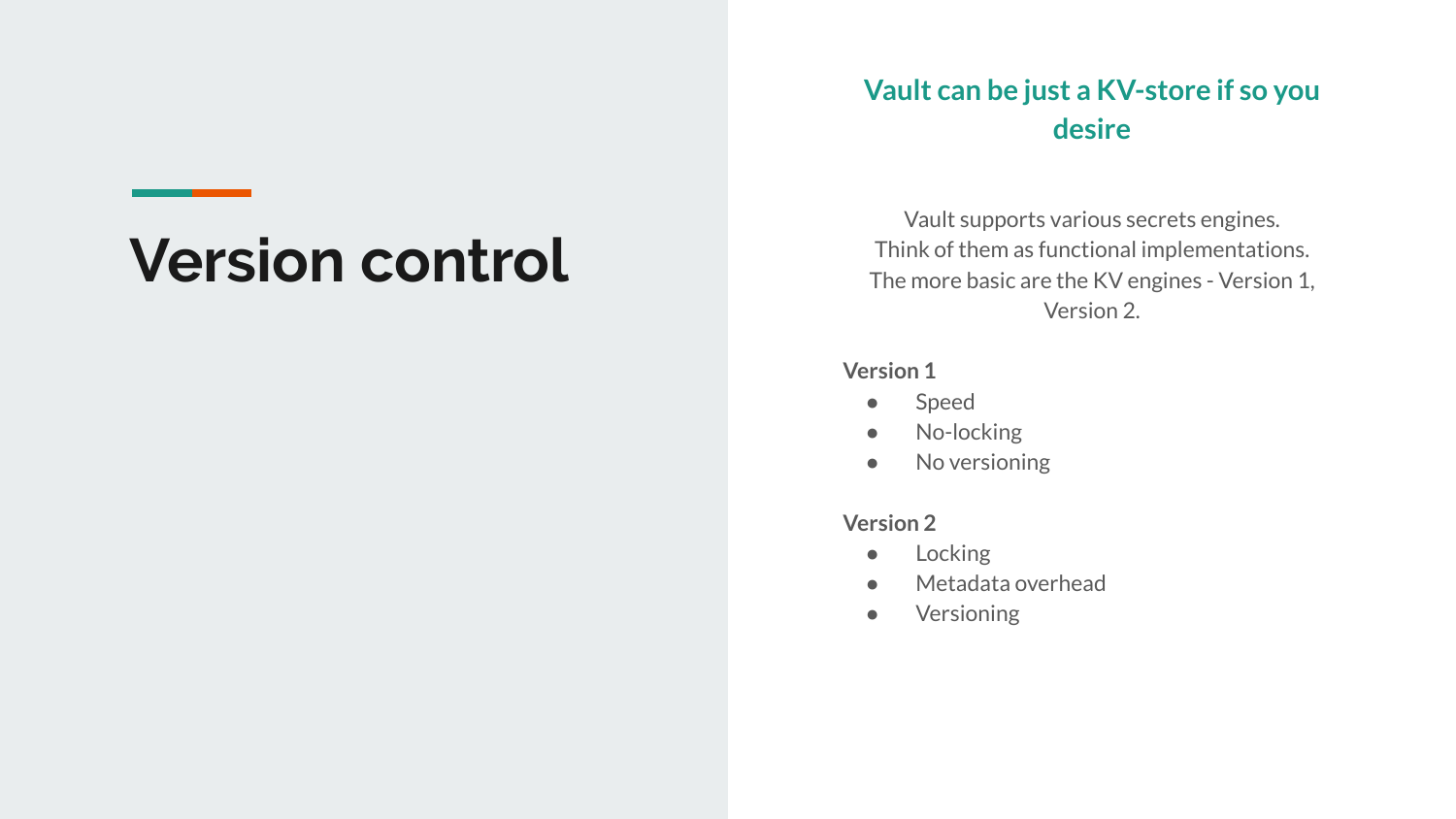# **Solid auditing**

Storing detailed logs for data access and manipulation is as easy as :

\$ vault audit enable file file\_path=/var/log/vault\_audit.log

And you can send audit logs to stdout(for container logging) or a socket(tcp,udp,unix) for off-site storage.

Audit deviced also support HTTP header passthrough for integrated logging.

Auditability is key for when fecal matter hits the fan as it provides investigation paths and damage control.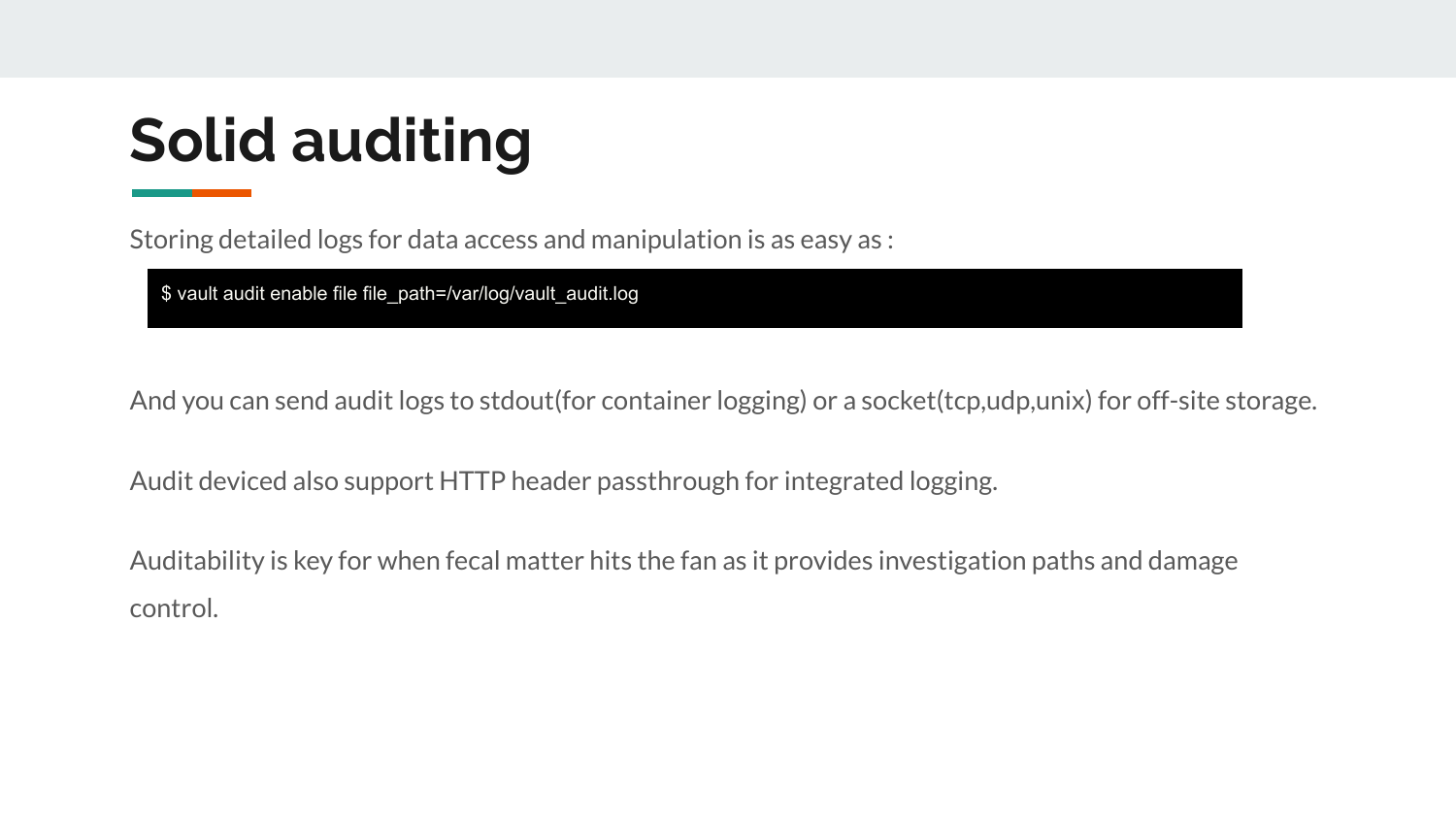#### **Vault provides a web UI, CLI and a RESTful API**

Vault supports multiple management and access vectors that use the same core

> CLI for sysadmins Web UI for users API for developers

### **Easy access**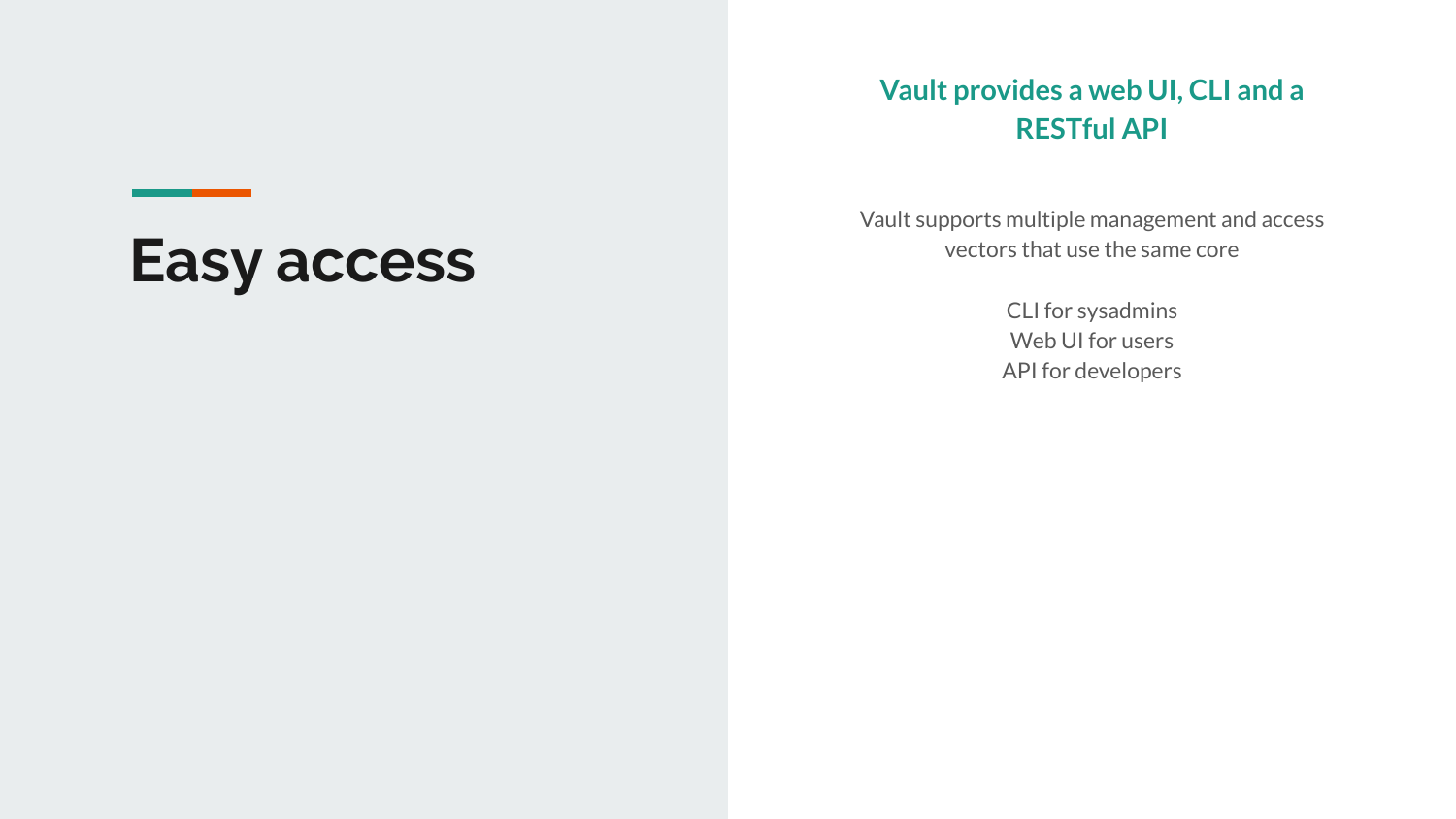#### **Vault has pluggable storage**

# **High availability**

With Vault you can use distributed or centralised storage. The core is stateless which avails to replication of service. You can store your secrets in:

- [Azure](https://www.vaultproject.io/docs/configuration/storage/azure.html)
- [Cassandra](https://www.vaultproject.io/docs/configuration/storage/cassandra.html)
- [CockroachDB](https://www.vaultproject.io/docs/configuration/storage/cockroachdb.html)
- [Consul](https://www.vaultproject.io/docs/configuration/storage/consul.html)
- [CouchDB](https://www.vaultproject.io/docs/configuration/storage/couchdb.html)
- [DynamoDB](https://www.vaultproject.io/docs/configuration/storage/dynamodb.html)
- [Filesystem](https://www.vaultproject.io/docs/configuration/storage/filesystem.html)
- [In-Memory](https://www.vaultproject.io/docs/configuration/storage/in-memory.html)
- [MySQL](https://www.vaultproject.io/docs/configuration/storage/mysql.html)
- [PostgreSQL](https://www.vaultproject.io/docs/configuration/storage/postgresql.html)
- [S3](https://www.vaultproject.io/docs/configuration/storage/s3.html)
- [Swift](https://www.vaultproject.io/docs/configuration/storage/swift.html)
- [Zookeeper](https://www.vaultproject.io/docs/configuration/storage/zookeeper.html)
- $\bullet$  + more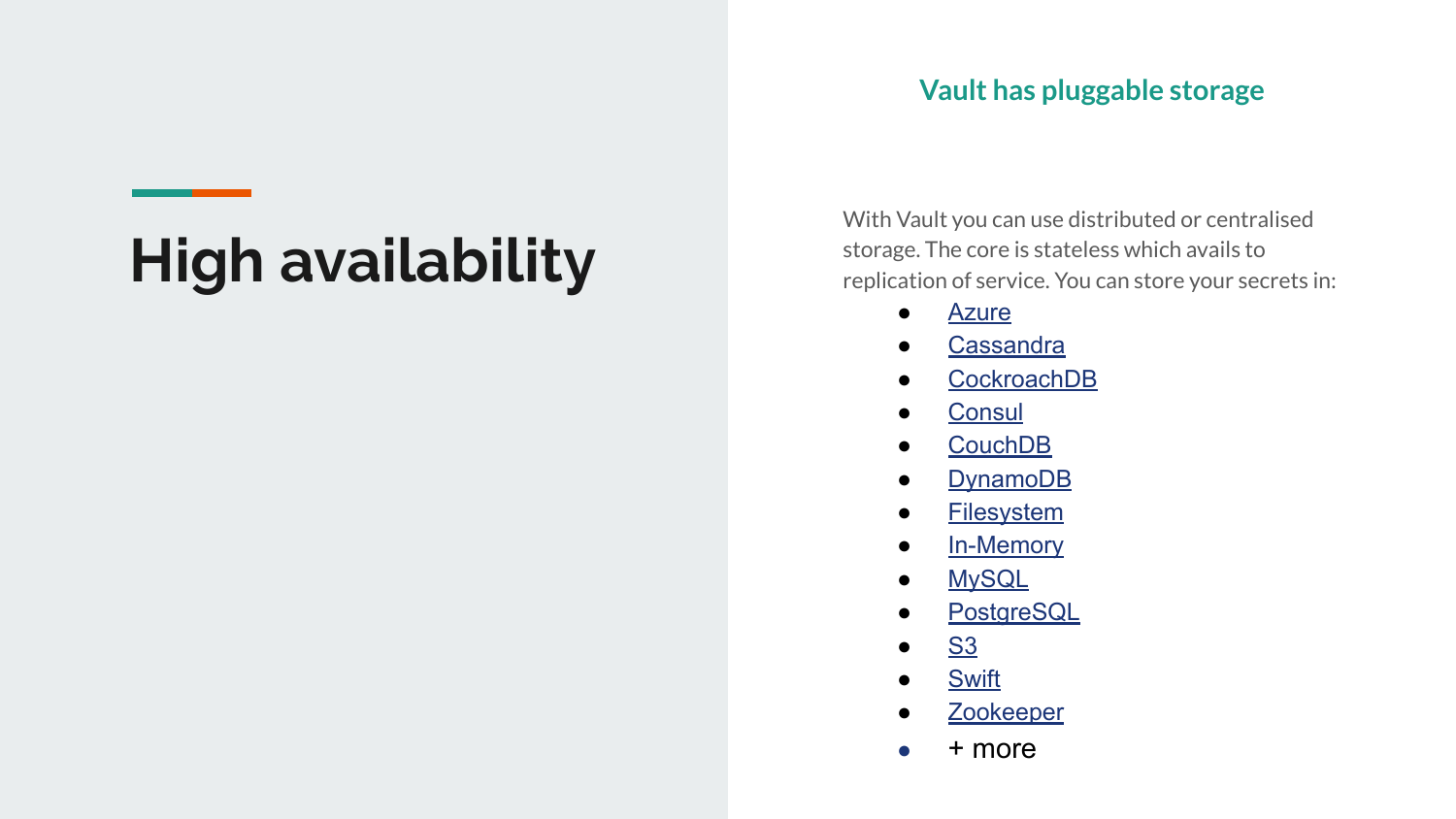# **Still not convinced?**

You can still use Vault for Encryption as a service in pseudo-TSM manner